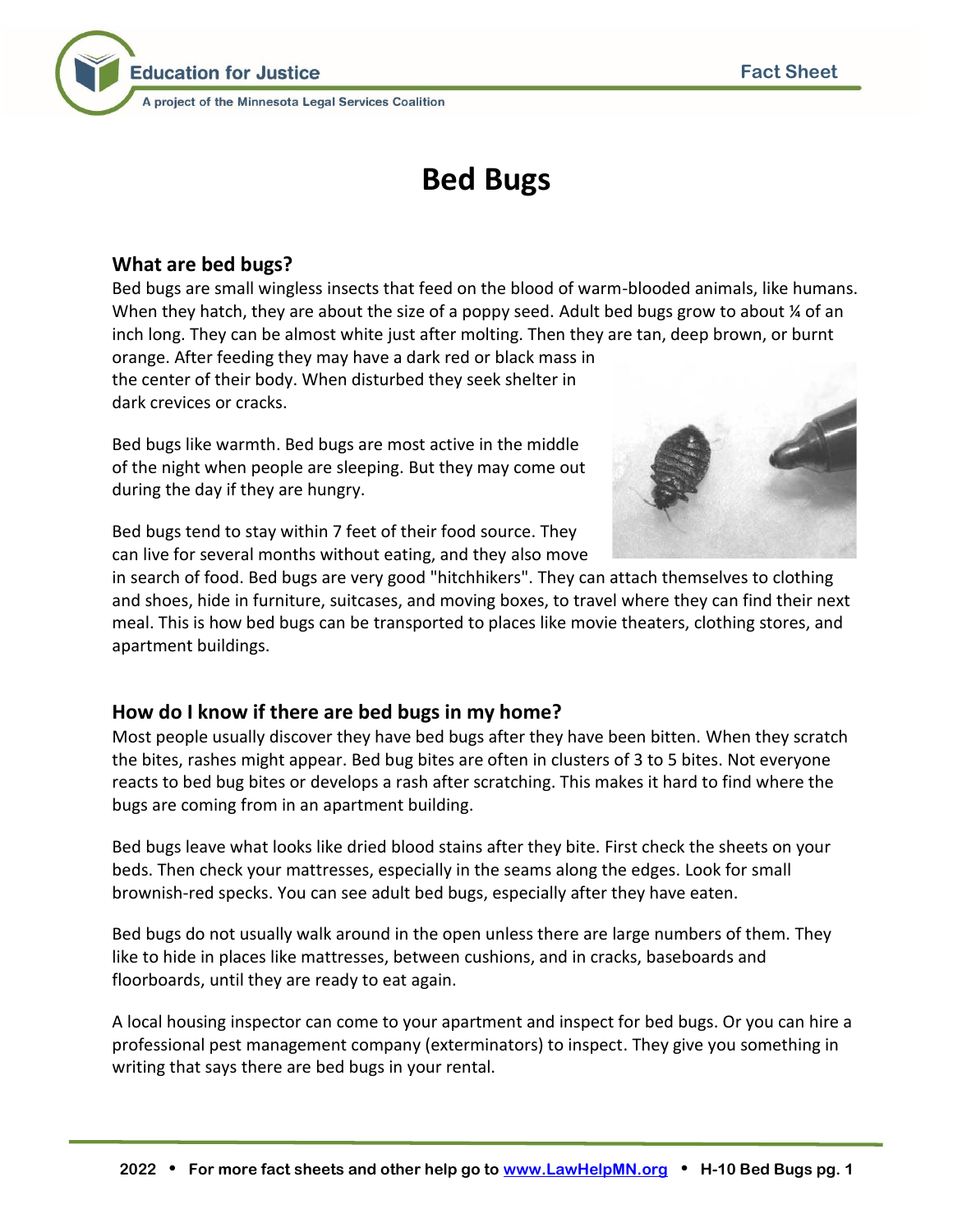Once you find out you have bed bugs, you must act fast to keep them from spreading and to get rid of them.

## **I have bed bugs in my home. What do I do now?**

Be careful about spending your money on bed bug products at the store. It is best to have a professional take care of it. Tell your landlord right away **in writing** as soon as you think you have bed bugs in your apartment. Send a copy of this fact sheet to your landlord with a letter asking your landlord to get rid of the bed bugs.

If your landlord does not try to fix the bed bug problem, you have options.

• You can call the local housing inspector to inspect your apartment for bed bugs. A housing inspector can cite the landlord for letting the bed bugs in the building and tell the landlord to fix the problem.



The inspector gives a deadline. If the deadline passes and the landlord hasn't done anything, you can file a rent escrow case.

• You can start a rent escrow case without an inspection. If 14 days have passed since you sent the letter to the landlord and the bed bugs are still in the apartment, you can start a rent escrow.

See our fact sheet *[Getting a Landlord to Make Repairs](http://www.lawhelpmn.org/self-help-library/fact-sheet/getting-landlord-make-repairs)* to learn about filing this kind of case.

**Note:** Landlord and tenant advocates do not agree on what the landlord has to do to get rid of the bed bugs. Landlords have to use effective methods to treat bed bugs. But a tenant can't force a landlord to use a certain method they think is best.

Some landlords don't try at all to get rid of bed bugs, even though the law says it is the landlord's responsibility to make repairs to an apartment. They are clearly violating Minnesota law.



## **Professional Exterminators**

Most landlords hire professional exterminators to get rid of bed bugs. Getting rid of bed bugs can take many weeks and hours of preparation.

**You need to cooperate completely with the process to exterminate your unit of bed bugs.** For example, clean up your home and get rid of extra things if it is cluttered. Treatment has less chance of working if your home has too much stuff in the way. If you don't make a reasonable effort to cooperate, the treatment might not work, and/or your landlord might have grounds to evict you.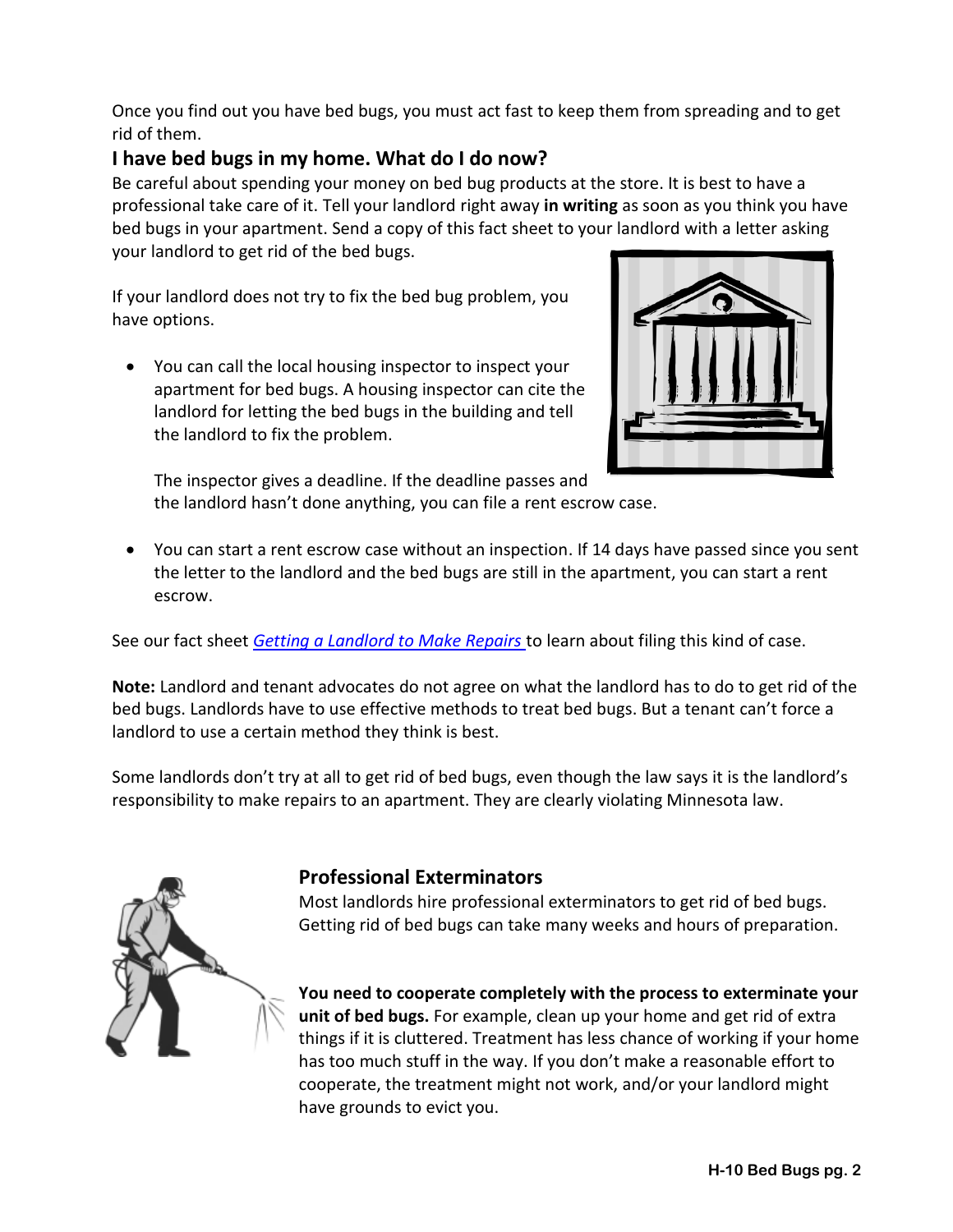#### **Who has to pay?**

It is clear the landlord has to make repairs in an apartment. This includes exterminating pests like bed bugs. The landlord should pay for the extermination although some refuse.

In many cases, a landlord will pay for the exterminator's treatment of the apartment but will not pay for the cost of preparing the apartment for the exterminator. Or recognize that your use of the apartment is reduced during the weeks of the extermination and maybe your rent should be lowered. These are issues that a court can decide.

**If you need help in preparing the apartment due to a medical condition**, the landlord may need to provide that help under the Fair Housing Act and Minnesota Human Rights Act. Ask for the help in writing and keep a copy for your records. See our Fact Sheet, *[Reasonable](http://www.lawhelpmn.org/self-help-library/fact-sheet/reasonable-accommodations-do-you-need-your-landlord-make-change)  [Accommodations.](http://www.lawhelpmn.org/self-help-library/fact-sheet/reasonable-accommodations-do-you-need-your-landlord-make-change)*

#### **Keep your eyes out for signs of bed bugs!**

Getting rid of bed bugs takes time. Your unit might need several treatments before all the bed bugs are gone. Bed bugs can live a long time and they probably have laid eggs which will hatch. Expect to keep things covered and keep doing the other things you are doing to stop them for at least a year. **You need to keep at it and keep working with a professional exterminator. Follow the steps for treatment until they tell you that the infestation is gone.**

#### **What can I do to keep bed bugs from spreading?**

It is nearly **impossible** to get rid of bed bugs yourself. But there are things you can do to help keep them from spreading.

• **Extreme heat can kill bed bugs.** Clothing can be treated by heating it to 97-99 degrees. Wash clothing and linen at the highest temperature possible (without damaging them) and then dry them in the "hot" cycle of the clothes dryer for at least 45 minutes. You also can still run them through the dryer's hot cycle if you are not able to wash items in hot temperatures.



- **Keep clean clothes and bedding in sealed plastic bags** to keep the bugs from getting at them again. Also place clothing and linens into unused sealed plastic bags after you have run them through the dryer. Get mattress covers that are made to protect mattresses from bed bugs.
- **Talk to your neighbors once you know you have bed bugs in your unit.** If you live in a multi-unit building or an apartment, it is important to take action immediately to prevent the bed bugs from spreading. Tell the neighbors you found bed bugs in your unit, so they know there is a potential problem for the building. This also gives you the chance to ask your neighbors if they know about current or past bed bug problems in the building or in your unit.